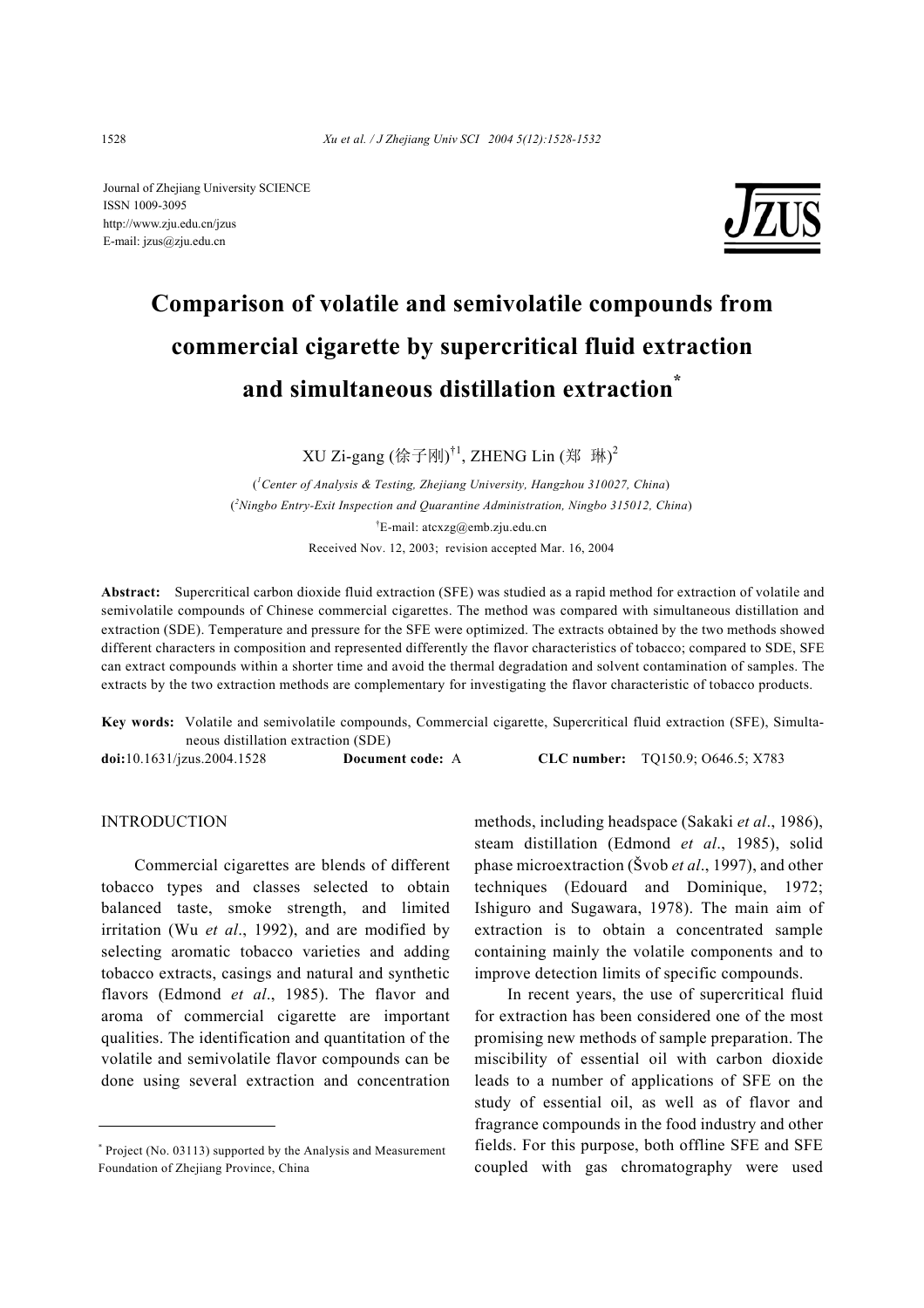(Baysal and Starmans, 1999; Heikki *et al*., 1994). Extraction with supercritical carbon dioxide has several advantages such as shorter extraction time, smaller solvent consumption and lower working temperature. Simultaneous distillation extraction (SDE) is also a well-known technique used for the analysis of essential oils (Rijks and Cramers, 1983). The main disadvantage of SDE lies in its relatively high extraction temperature that might result in certain chemical changes of some temperature sensitive compounds of the extracted samples.

In the present work, SFE was used to extract the volatile aroma components from Chinese commercial cigarette. Extracts were analyzed by GC-MS. Extraction conditions were adjusted to obtain the highest yield of volatile substances, and the influence of the extraction conditions was examined. The results obtained were compared with the results obtained by SDE.

## EXPERIMENTAL DETAILS

#### **Materials and reagents**

Tobacco samples were donated from a local tobacco company (Li Qun Tobacco Company, Hangzhou, China), with no further treatment before extraction. All the reagents and chemicals were of analytical reagent grade. Instrumental grade carbon dioxide was supplied in the cylinder with an  $SFE-CO<sub>2</sub> clean-up column (Isco, Lincoln, USA).$ The  $C_8$ - $C_{29}$  standards (Sigma Chem. Corp., USA) were used in qualitative analysis and stored in a refrigerator.

#### **Sampling conditions for SFE**

The extractions were performed on an Isco 260 model syringe pump (Isco, Lincoln, USA) with an SFE clean-up column pressurized at different pressures. A 1.8 g tobacco sample was placed into a 10 ml extraction cell of the Isco model SFX 2−10 ml extractor. The cell was then placed into the extractor and pressurized by opening the inlet valve. After 15 min static (nonflowing) extraction, the outlet valve was opened and the extraction cell was flushed with pure  $CO<sub>2</sub>$  for 15 min (dynamic extraction). Then the outlet valve was opened for an additional 15 min to let the  $CO<sub>2</sub>$  in the cell flow out. The extraction outlet restrictor was maintained at 50 °C where the pressure was reduce to 1 atm. Extracted analytes were collected into a 7.4 ml vial containing 3 ml of dichloromethane. Then 1 µl extract was injected into the chromatographic instrument. In this study, we added 0.3 ml methanol as modifier in the sample before extraction to increase the extraction efficiencies.

## **Sampling conditions for SDE**

Simultaneous distillation extraction was carried out in a homemade microscale simultaneous distillation extraction apparatus, as described in (Forehand *et al*., 2000). Dichloromethane was used as the solvent. For each extraction, 28 g tobacco sample and 400 ml distillation water saturated with sodium chloride were placed into a 1000 ml flask; 45 ml dichloromethane was placed into a 100 ml flask. The steam distillation process was stopped after 2.5 h, while the solvent extraction was continued for another 15 min. Then the extract was desiccated overnight. After being treated with 10% sulfuric acid and 10% sodium hydroxide solution saturated with sodium chloride, the extract was concentrated to 1.0 ml at 55 °C by distillation in a water bath.

# **Conditions of GC-MS**

The analysis was performed by a trace 2000 GC/MS (Finnagan, USA), operated in the EI+ mode. The ionization energy was 70 eV, and the scan range was 35−540 m/z. The injector temperature was kept at 250 °C with a helium carrier flow of 10 ml/min in a split mode of 1:10. Extract  $(1.0 \mu l)$  was injected into a 30 m long $\times$ 0.25 mm id (0.25 µl film thickness) DB-5 capillary column (J&W Scientific, USA). In the SFE analysis, the oven temperature was kept at 45 °C for 2 min, ramped at 6 °C/min to 260 °C and held for 10 min. In the SDE analysis, the oven temperature was kept at 35 °C for 2 min, ramped at 8 °C/min to 150 °C, and 3 °C/min to 260 °C, then kept for 10 min. Volatile and semivolatile compounds were tentatively identified using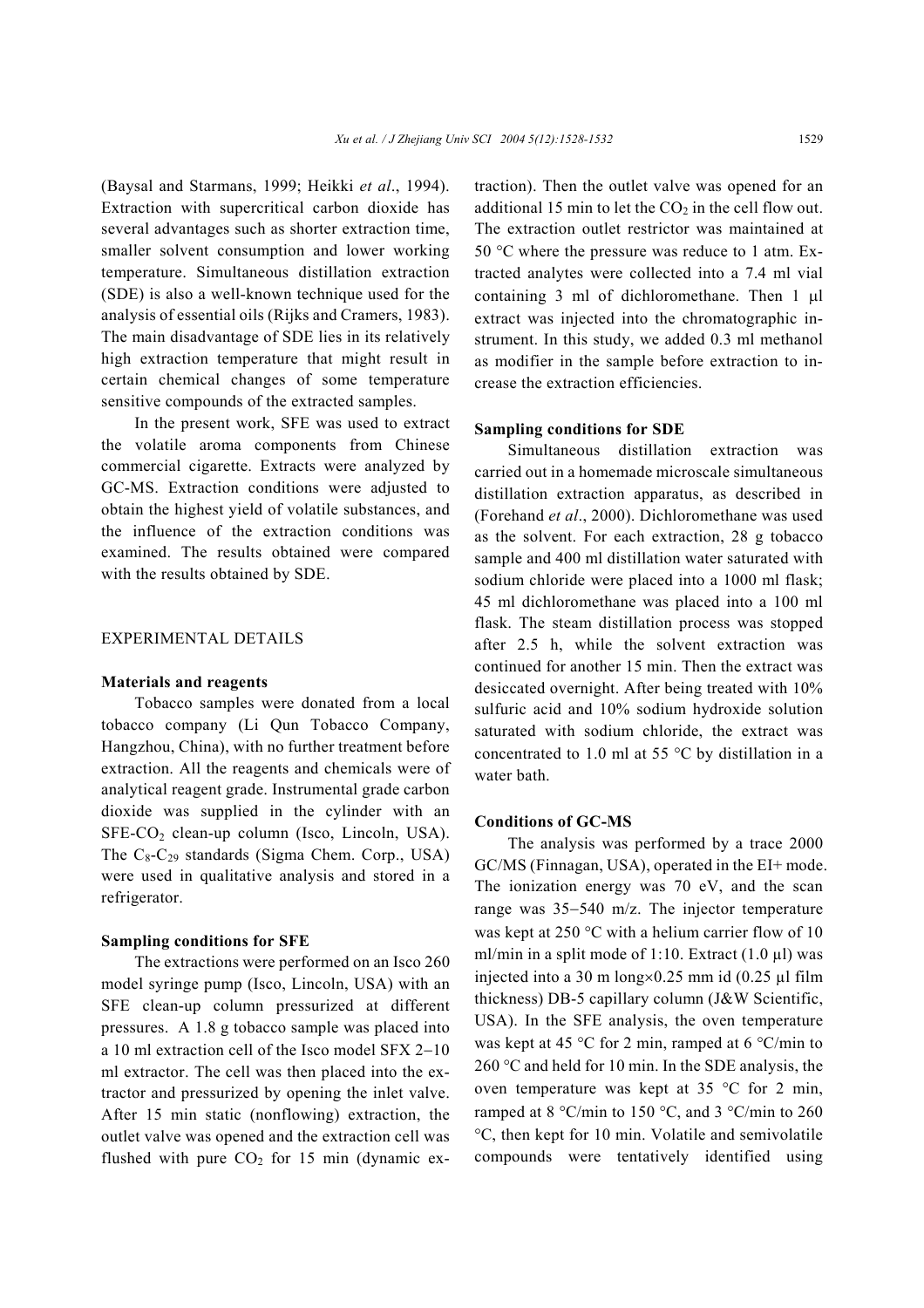comparison of GC retention time to those of standard compounds and mass spectral library searches comparison of their mass spectra with mass spectra of standard compounds. For mass spectra, the NIST98 (National Institute of Science and Technology, USA) library was used. Duplicate analyses were performed on each SFE and SDE extraction.

# RESULTS AND DISCUSSIONS

#### **Optimization of SFE conditions**

The first step of SFE was to optimize the working temperature and pressure in order to maximize the recoveries of volatile substances, avoiding coextraction of unwanted substances. The equipment was operated at low pressure and temperature, under which the selectivity of the supercritical fluid was higher but its solvent power was lower. To investigate the effect of changing pressure and temperature on the extraction efficiency, a series of extraction experiments were carried out on the samples over a temperature range of 20−65 °C and a pressure range of 8−15 MPa. Temperature higher than 60 °C and pressure higher than 15 MPa were not tested in order to avoid the coextraction of higher molecular weight compounds (Díaz-Maroto *et al*., 2002). For the extraction with subcritical liquid carbon dioxide at 20 °C, the yields of most compounds were relatively low and the density of the liquid carbon dioxide was low. By increasing the temperature to 30 °C and 45 °C, the yields of all the compounds increased dramatically. When the temperature reached 60 °C, the extraction efficiency decreased. It was concluded that the reduced extraction strength of carbon dioxide was not compensated for by the increased volatility of these compounds with the increase of temperature and thus resulted in the extraction ability being decreased, especially the compounds of low molecular weight compounds, while the yield of nonvolatile substance such as high molecular weight lipids were greatly increased with the increase of temperature. The effect of pressure was studied at a constant temperature of 45 °C. The increase in the pressure up to 15 MPa resulted in little increasing peak areas of polar substances such as acetic acid butyl ester, terpineol, but a significant increase of the yield of lipids such as *n*-heptacosane was noticed. There were no significant changes in the chromatogram obtained in the narrow pressure range from 8 MPa to 15 MPa at 45 °C in this experiment, but it seemed that relatively high pressure could increase the extraction efficiency of high molecular weight compounds that would cause difficulties during gas chromatographic analysis.

# **Comparative analysis of the extracted components using SFE and SDE**

The oils extracted by SFE were almost colorless to pale yellow when the 0.3 ml methanol was added as modifier. A chromatogram of a typical SFE extraction with 0.3 ml methanol as modifier is shown in Fig.1. The extract was dominated by neophytadiene, nicotine, 9,12,15-octadecatrienoic acid, and hexadecanoic acid (which together account for 43% of the extract). Other important components in the chromatogram were compounds such as 1,2,3-propanetriol diacetate, terpineol and its isomers, 9,12-octadecadienioc acid, *n*-heptacosane and cuticular diterpeneols (which together account for the difference between 43% and 70% of the extract). This results accorded with the results of Matsukura *et al*. who also reported that neophytadiene and nicotine represented the largest amount of semivolatiles in roasted tobacco (Matsukura *et al*., 1983). A relatively high level of terpineol and its isomers were extracted by SFE, while only a small amount of these compounds were extracted by SDE. Furthermore, high proportion of duvanes (cembranes) such as α&β-4,8,13-duvatriene-1,3-diols and α&β-4,8,13 duvatriene-1-ols were examined, but it was not possible to confirm the stericstructure of these compounds by mass spectra, which was the only identifying method in this study. Duvanes are major cuticular chemicals of roast and burley tobacco and had been postulated to be the precursor of numerous identified ketone and aldehyde in the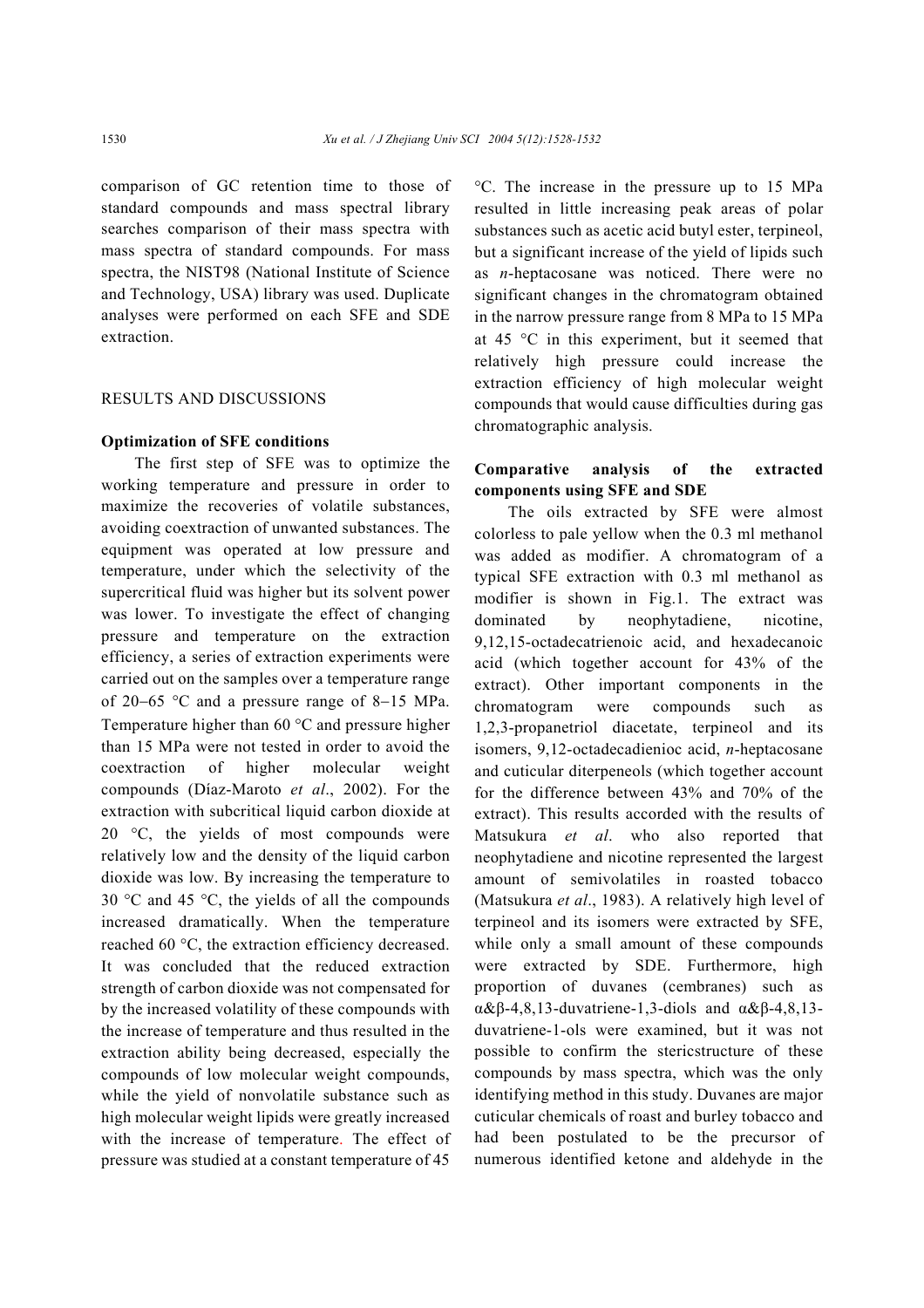flavor of different tobacco types (Severson *et al*., 1984). Compared with SFE, SDE can extract large amount of oxygenated compounds such as aldehydes and alcohols, which have important impact on flavor (Fig.2). Both methods can extract compounds such as butyl ester acetic acid, megastigmatrienane, geranylacetore, hexadecanoic acid methyl ester and soalnone, which can be found in volatile compounds of tobacco or tobacco additive.

In conclusion, SDE yielded higher amounts of polar compounds, whereas the SFE extracts contained higher amounts of alcohol terpenes, nicotine and paraffins. Each method has its own advantages and disadvantages, but SFE extraction has no apparent hydrolysis or pyrolysis. On the whole, the extracts by the two extraction methods are complementary for investigating the flavor characteristic of natural products.



**Fig.1 The total ion chromatogram of the commercial cigarette extract obtained by SFE**



**Fig.2 The total ion chromatogram of the commercial cigarette extract obtained by SDE**